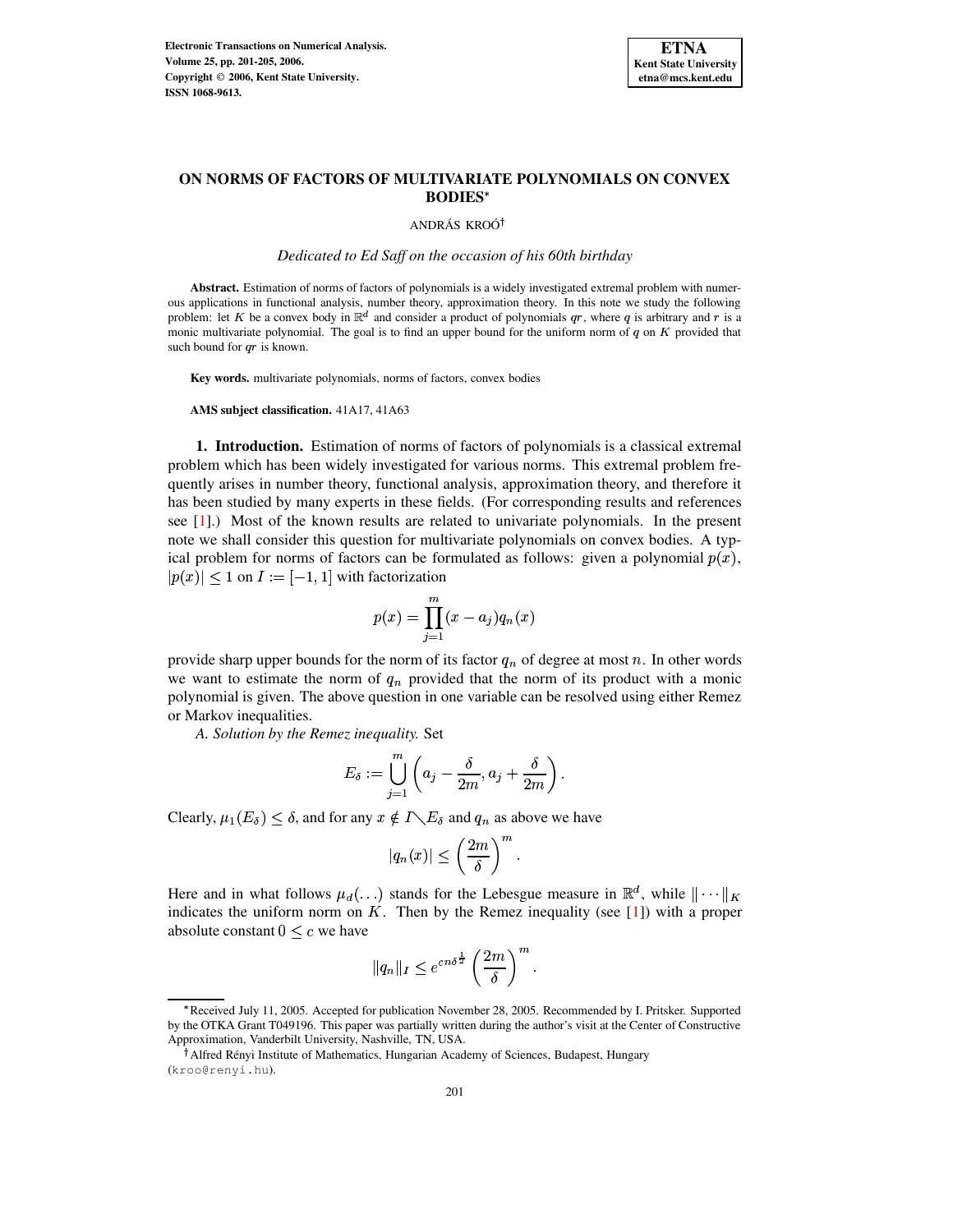202 A. KROO´

Thus setting  $\delta = n^{-2}$  yields  $||q_n||_I = O(n^{2m})$ .

*B. Solution by the Markov inequality.* Let  $a \in I$  be such that  $q_n$  attains its norm at this point. Then by the Markov inequality [\[1\]](#page-4-0) for any  $x \in I_1 := I \cap (a - \frac{1}{2n^2}, a + \frac{1}{2n^2})$ ,  $\frac{1}{2n^2}, a + \frac{1}{2n^2}$  $\sqrt{2n^2}$ 

<span id="page-1-0"></span>
$$
(1.1) \qquad |q_n(x)| \geq |q_n(a)| - |x-a| \|q_n'\|_I \geq \|q_n\|_I - |x-a|n^2\|q_n\|_I \geq \frac{1}{2} \|q_n\|_I.
$$

Furthermore, since  $I_1$  is an interval of length at least  $\frac{1}{2n^2}$  and  $g(x) := \prod (x - a_j)$  is  $(m)$  $\prod_{i=1}^{\infty} (x - a_j)$  is a monic

polynomial we have by the well known Chebyshev theorem

$$
||g||_{I_1} \ge 2^{-m+1} \left(\frac{1}{4n^2}\right)^m \ge 2^{-3m+1} n^{-2m}.
$$

Finally, this and [\(1.1\)](#page-1-0) yield that whenever  $y \in I_1$  is such that  $g(x)$  attains its uniform norm on  $I_1$  at this point we have

$$
||q_n||_I \le 2|q_n(y)| \le \frac{2}{|g(y)|} \le 2^{3m} n^{2m} = O(n^{2m}).
$$

The asymptotic estimate  $O(n^{2m})$  obtained above for  $||q_n||_I$  in case of a fixed m is in general the best possible. Indeed, it is shown in [\[3\]](#page-4-1) that for every  $\beta > 0$  there exist polynomials  $q_n$  of degree n such that  $|(x-1)^{\beta}q_n(x)| \leq 1$  whenever  $x \in I$  and at the same time  $||q_n||_I \geq cn^{2\beta}$  with a proper positive constant c depending only on  $\beta$ . However, for large m the estimate  $O(n^{2m})$  becomes inefficient and it can be replaced (using another method) by  $O(A^{n+m})$  with a suitable constant  $A \ge 1$  (see [\[1\]](#page-4-0)).

**2. New Results.** Our goal is to solve the problem discussed above for multivariate polynomials on convex bodies. Both Remez and Markov inequalities are well developed in the multivariate setting but the approach using Markov inequality seems to be more suitable for several variables.

Thus we consider a convex body K in  $\mathbb{R}^d$  and the space of real multivariate polynomials in  $\mathbb{R}^d$  of total degree at most n denoted as usual by  $P_n^d$ . As in the univariate case we shall consider products of  $q_n \in P_n^d$  with "monic" polynomials. We shall call a polynomial

$$
r(x) = \sum_{k_1 + \dots + k_d \le n} a_{\mathbf{k}} x^{\mathbf{k}} \in P_n^d
$$

monic if the sum of absolute values of its leading coefficients is 1, i.e.,  $\sum_{k_1+\cdots+k_l=n} |a_k| = 1$ .  $|a_{\mathbf{k}}| = 1.$ 

Furthermore, let  $B(a, r)$  denote the ball in  $\mathbb{R}^d$  with center at a and radius r, and for the convex body  $K$  set

$$
r(K) := \sup\{r : B(a,r) \subset K, a \in K\},\
$$

<span id="page-1-2"></span>
$$
R(K) := \inf\{R : B(a, R) \supset K, a \in K\}.
$$

As above  $\|\cdots\|_K$  is the uniform norm on K.

THEOREM 2.1. Let  $K \subset \mathbb{R}^d$  be a convex body,  $p = q_n r_m$ , where  $q_n$  and  $r_m$  are  $p$ olynomials of degree  $n$  and  $m$ , respectively, and in addition  $r_m$  is monic. Then

<span id="page-1-1"></span>(2.1) 
$$
\|q_n\|_K \leq 2(m+1) \left(\frac{16dR(K)}{r(K)^2}\right)^m n^{2m} \|p\|_K.
$$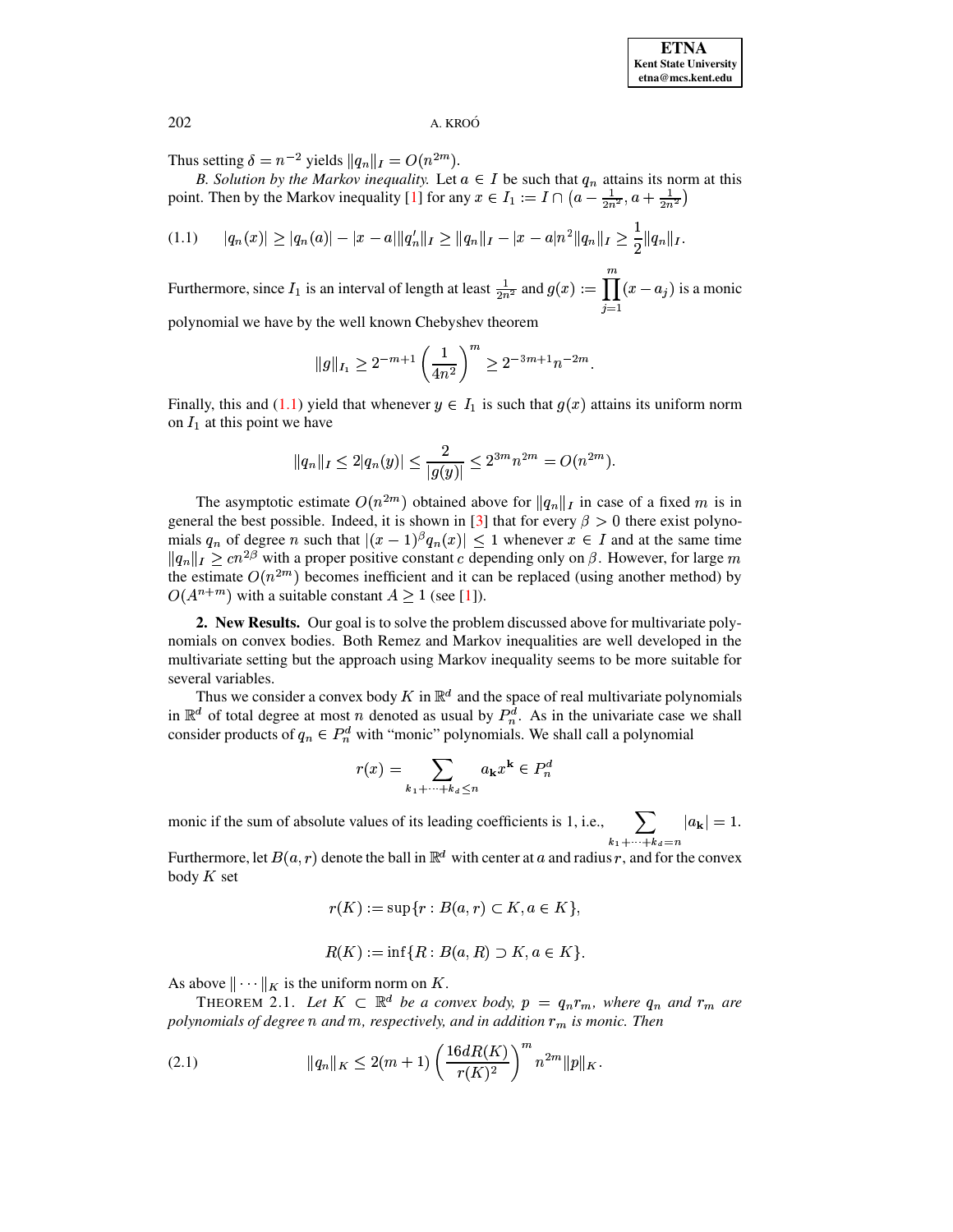# MULTIVARIATE POLYNOMIALS ON CONVEX BODIES 203

Note that just as in the univariate case estimate  $(2.1)$  yields an upper bound for  $q_n$  of order  $O(n^{2m})$ . This bound is sharp, in general, for fixed m which is small relative to n, but for large  $m$  the following statement provides a more efficient upper bound. In order to formulate it we need to recall a classical inequality by Kneser (see  $\lceil 1 \rceil$ ) stating that for any univariate polynomials q, r, deg  $qr = n$  and any interval J we have

<span id="page-2-2"></span>
$$
\|q\|_J\|r\|_J\leq K_n\|qr\|_J
$$

where  $K_n$  is the Kneser constant. The Kneser constant is sharp in the above inequality and its exact value can be found in  $[1]$ . Roughly, it grows as  $3.3^n$ .

THEOREM 2.2. *Under conditions of Theorem [2.1,](#page-1-2) the following estimate holds*

$$
||q_n||_K \leq K_{n+m} \left(\frac{2d}{r(K)}\right)^m ||p||_K.
$$

REMARK. It should be noted that the estimate  $||q_n||_K = O(n^{2m})$  of Theorem [2.1](#page-1-2) does not hold, in general, when  $K$  is not convex. For instance, set

$$
K_a := \{(x, y) \in \mathbb{R}^2 : 0 \le y \le x^a, 0 \le x \le 1\}, a > 1.
$$

Consider the polynomial  $q_n \in P_n^1$  constructed in [\[3\]](#page-4-1) such that

$$
|x^{am}q_n(x)| \le 1, x \in [0,1], |q_n(0)| \ge c_m n^{2am}.
$$

Set  $p(x, y) := y^m q_n(x) \in P_{n+m}^2$ . Note that  $y^m$  is monic. Then clearly

<span id="page-2-1"></span>
$$
||p||_{K_a} \le 1, ||q_n||_{K_a} \ge c_m n^{2am}.
$$

Since  $a > 1$  the  $O(n^{2m})$  bound fails here for the nonconvex set  $K_a$ .

**3. Proofs.** In order to verify the new results we shall need some lemmas. The first lemma is related to the geometry of convex bodies.

LEMMA 3.1. Let *K* be a convex body in  $\mathbb{R}^d$  and  $0 < \delta \leq r(K)$ . Then for any  $x \in K$ the set  $B(x, \delta) \bigcap K$  contains a ball of radius  $\beta := \delta r(K) / 4R(K)$ .

*Proof.* Without loss of generality we may assume that  $B(0, r(K)) \in K$  and  $x \neq 0$ . Set  $y := x(1 - \delta/(2|x|))$ . We claim that

$$
(3.1) \t B(y,\beta) \subset (B(x,\delta) \cap K).
$$

Assume first that  $|x| \le r(K)$ . Then for any  $z \in B(y, \delta/2)$  we have

<span id="page-2-0"></span>
$$
|z| \le \delta/2 + |x||1 - \delta/(2|x|)| \le \max\{|x|, \delta\} \le r(K).
$$

Hence  $B(y, \delta/2) \subset B(0, r(K)) \subset K$ . Moreover, for every  $z \in B(y, \delta/2)$  we clearly have

$$
|x-z|\leq \delta/2+|x|\frac{\delta}{2|x|}=\delta.
$$

Thus we also have the inclusion  $B(y, \delta/2) \subset B(x, \delta)$ . Therefore relation [\(3.1\)](#page-2-0) holds whenever  $|x| \le r(K)$ .

Assume now that  $|x| > r(K)$ . Note that  $|x| \leq 2R(K)$ . For any  $z \in B(y, \beta)$  set  $w := 2|x|(z-y)/\delta$ . Then

$$
|w| \le 2|x|\beta/\delta \le r(K).
$$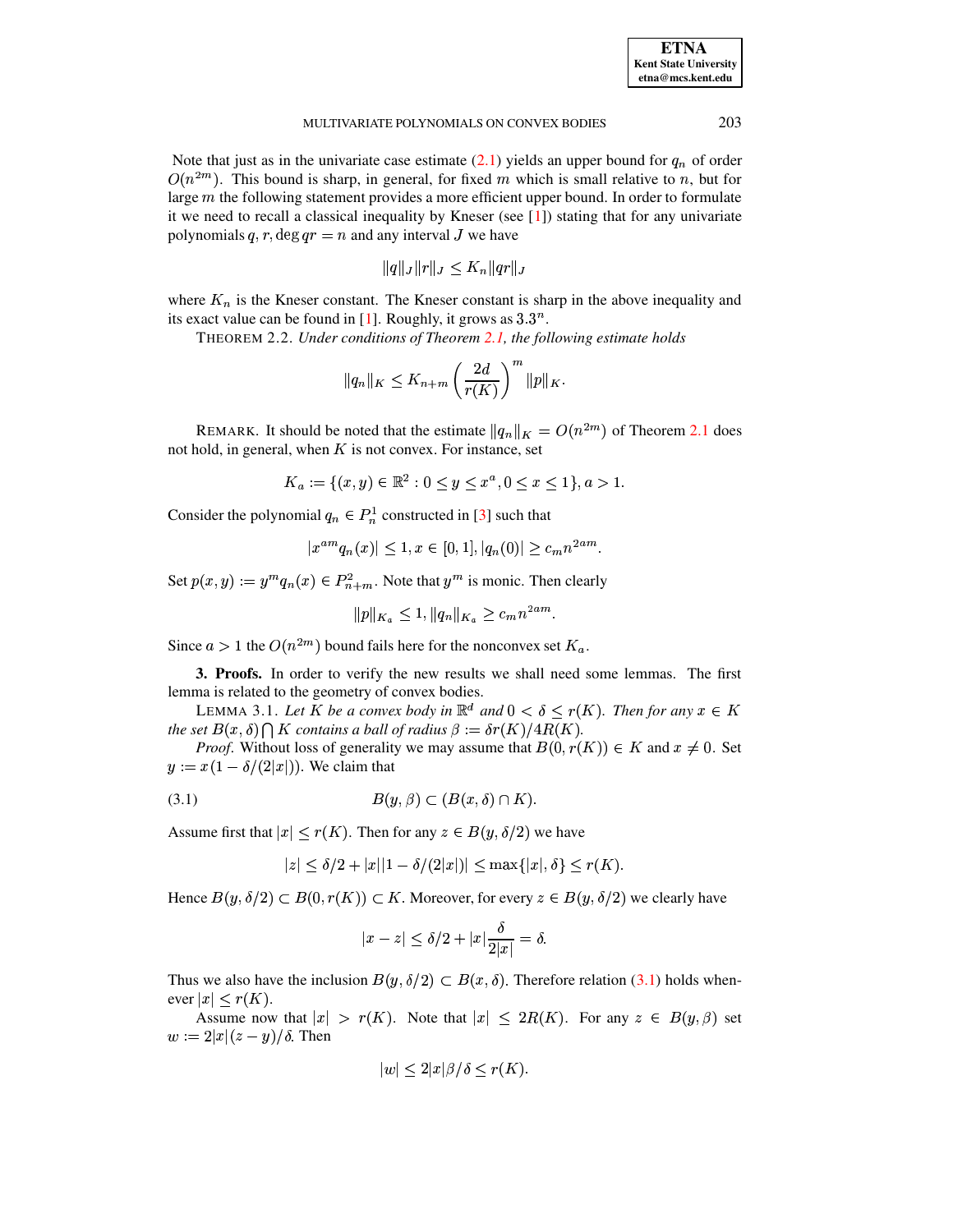A. KROÓ

Therefore  $w \in B(0, r(K)) \subset K$ . Moreover

$$
z=y+\frac{\delta}{2|x|}w=\left(1-\frac{\delta}{2|x|}\right)x+\frac{\delta}{2|x|}w
$$

where  $x, w \in K$  and  $0 < \delta/(2|x|) \leq \delta/(2r(K)) \leq 1/2$ . Thus by the convexity of K we obtain that  $z \in K$ . Hence  $B(y, \beta) \subset K$ . Moreover, as above  $B(y, \beta) \subset B(y, \delta/2) \subset$  $B(x, \delta)$  which verifies (3.1) in this case, as well. The proof of the lemma is now complete.  $\Box$ 

Our next lemma provides a Chebyshev-type estimate for the minimal norm of a monic multivariate polynomial. Its proof is based on a similar result by Kellogg for homogeneous polynomials and the univariate Chebyshev inequality. It was shown by Kellogg [2] (see also  $\sum_{k_1+\cdots+k_d=m} c_{\mathbf{k}} x^{\mathbf{k}}$ [4]) that for every homogeneous polynomial of degree m given by  $h(x) =$ 

we have

$$
\sum_{1+\cdots+k_d=m} |c_{\mathbf{k}}| \leq d^m \|h\|_{S^{d-1}}
$$

<span id="page-3-1"></span>where  $S^{d-1}$  denotes the unit sphere in  $\mathbb{R}^d$ .

LEMMA 3.2. Let  $r_m \in P_m^d$  be a monic polynomial. Then for any  $\delta > 0$  and  $a \in \mathbb{R}^d$  we have

(3.2) 
$$
||r_m||_{B(a,\delta)} \geq 2^{-m+1} (\delta/d)^m.
$$

 $\mathbf{k}$ 

<span id="page-3-0"></span>*Proof.* For any  $w \in S^{d-1}$ ,  $t \in I = [-1, 1]$  set

$$
g_m(t) := r_m(\delta wt + a) = A_m t^m + A_{m-1} t^{m-1} + \dots + A_0,
$$

where

$$
A_m := \delta^m \sum_{k_1 + \dots + k_d = m} a_{\mathbf{k}} w^{\mathbf{k}},
$$

and  $a_k$ 's are the leading coefficients of  $r_m$ . By the well-known Chebyshev theorem we have

$$
|A_m| \le 2^{m-1} \|g_m\|_I \le 2^{m-1} \|r_m\|_{B(a,\delta)}.
$$

Thus using the Kellogg inequality mentioned above and recalling that  $r_m$  is monic

$$
1 = \sum_{k_1 + \dots + k_d = m} |a_k| \le (d/\delta)^m 2^{m-1} ||r_m||_{B(a,\delta)}.
$$

This obviously yields  $(3.2)$ .  $\Box$ 

*Proof of Theorem 2.1.* Let  $||p||_K = 1$ ,  $||q_n||_K = |q_n(x)| = A$ ,  $x \in K$ . By a Markov-type inequality proved by Wilhelmsen [5] on convex bodies for any  $w \in S^{d-1}$ ,  $y \in K$ 

$$
|D_w q_n(y)| \le \frac{2An^2}{r(K)},
$$

where  $D_w$  denotes the derivative in direction w. By this inequality for arbitrary  $\delta > 0$  and  $y \in B(x,\delta) \cap K$ 

<span id="page-3-2"></span>(3.3) 
$$
|q_n(y)| \ge A - |q_n(x) - q_n(y)| \ge A - \frac{2An^2}{r(K)}\delta.
$$

204